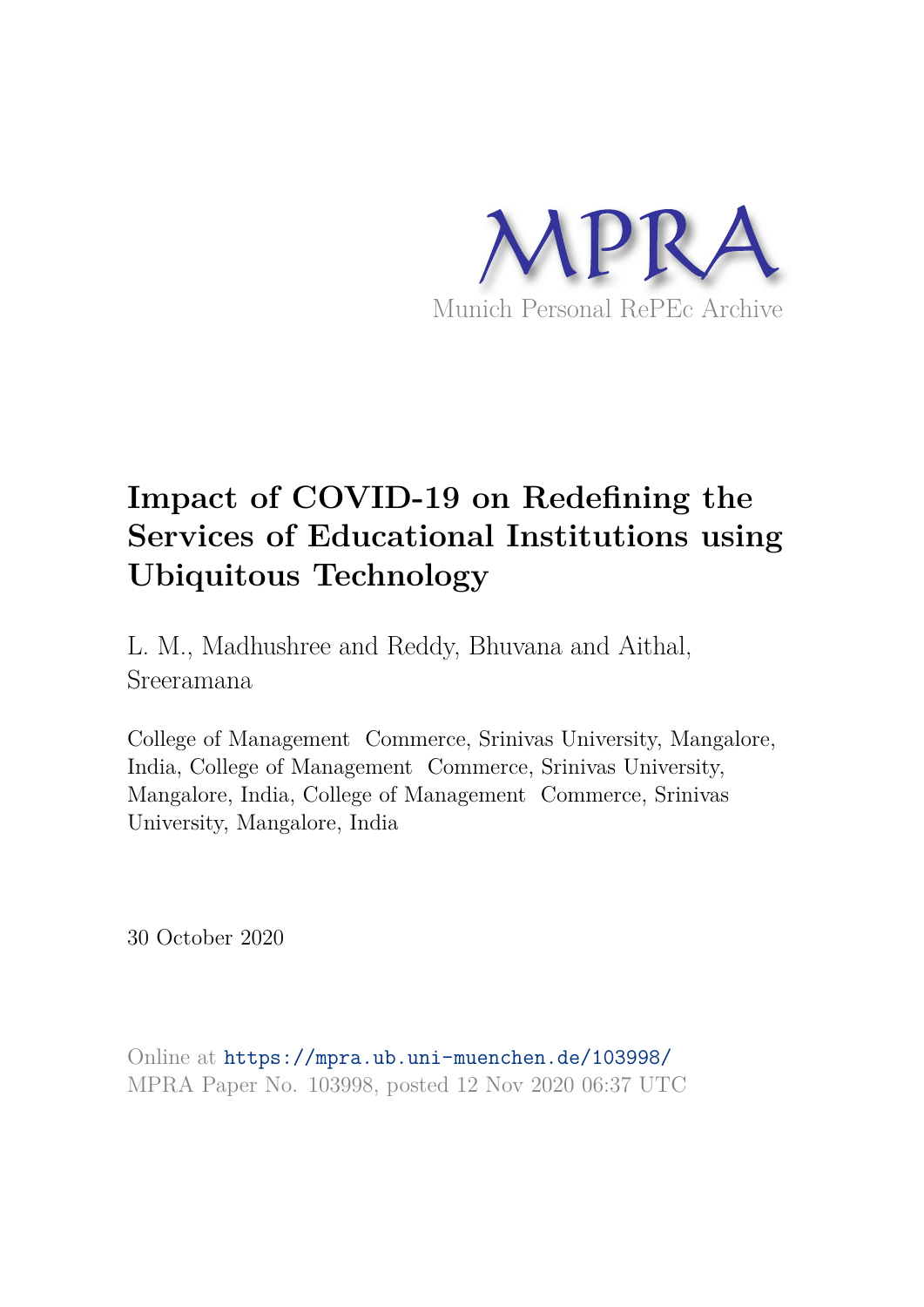# **Impact of COVID-19 on Redefining the Services of Educational Institutions using Ubiquitous Technology**

**Madhushree L. M<sup>1</sup> , Bhuvana R, and P. S. Aithal<sup>3</sup>**

<sup>1</sup> Research Scholar, College of Management & Commerce, Srinivas University, Mangalore, India

OrcidID: 0000-0001-9354-4151; Email: madhushreemraju@gmail.com

<sup>2</sup> Research Scholar, College of Management & Commerce, Srinivas University, Mangalore,

India

OrcidID:  $0000-0003-0959-635x$ ; Email: bhuvanareddy $08@g$ gmail.com <sup>3</sup> Professor, College of Management & Commerce, Srinivas University, Mangalore, India

OrcidID: 0000-0002-4691-8736; E-mail: psaithal@gmail.com

November 2020

# **ABSTRACT**

The COVID-19 affected each and every industry sector around the world. Most of the educational institutions of India as well as the world got affected very badly. It has forced worldwide lockdown and created an atrocious effect on student life. The COVID-19 affected all the sectors in (T) the whole world, especially the education system around the world. In India, approximately 32 crore students stopped going to schools and colleges, and other training activities did not happen properly due to COVID-19. The outbreak of COVID-19 and associated impact on student movement has advised us that change is inevitable in the education system. It has given a challenge and an opportunity to all the educational institutions to find a solution by determining suitable platforms and techniques for effective implementation of quality educational services, which has not been used before. Accordingly, the education sector has been fighting to continue its existence with a different approach by digitizing the challenges to wash the threat of the sickness. This paper also highlights some measures taken by Govt. of India to provide unified education in the country. Both the positive and negative impacts of COVID-19 are discussed and some productive suggestions are specified to bring out the educational activities back to normal during this bad situation. In this situation, every institution has adopted an online education model using information communication and computation technology (ICCT) due to COVID-19. This analysis is about how these technologies can help institutions continue online education and to know the student's capability to take-up online education. The major discussion is to know whether an institution can continue online education for students in future days or not.

**Keywords:** COVID-19, Higher education, Education technology, Students, Teachers, Parents.

### **1. INTRODUCTION**:

In the first place, the COVID-19 virus is creating serious health issues leading to death. Many countries have decided to close the schools, colleges, and universities to avoid spreading of the Coronavirus. It sets the challenges between the closing of schools, allowing workers to remotely work and also to maintain the economy. Most of the people around the world are experiencing serious disturbances in the short term: Teaching occurs digitally and on an unapproved and incomparable scale. Student assessments are also available online, with many tests, errors and uncertainties. Mostly the evaluation and assessment processes have been simply cancelled due to the lack of their counterparts in the online mode. Importantly, these disruptions will not only be a short-term issue but may also have long-term consequences for the partners and are likely to increase inequalities. Lockdown imposed in almost all countries have decided to save citizens from the infection that has taken a toll for crushing the economy. The first work in the hands of governments is not only to save their public from infection by imposing lockdown and social distance but also to deal with the lockdown to save the economy. In any situation, everyone must think about how to solve pandemic situation and how to lead to positive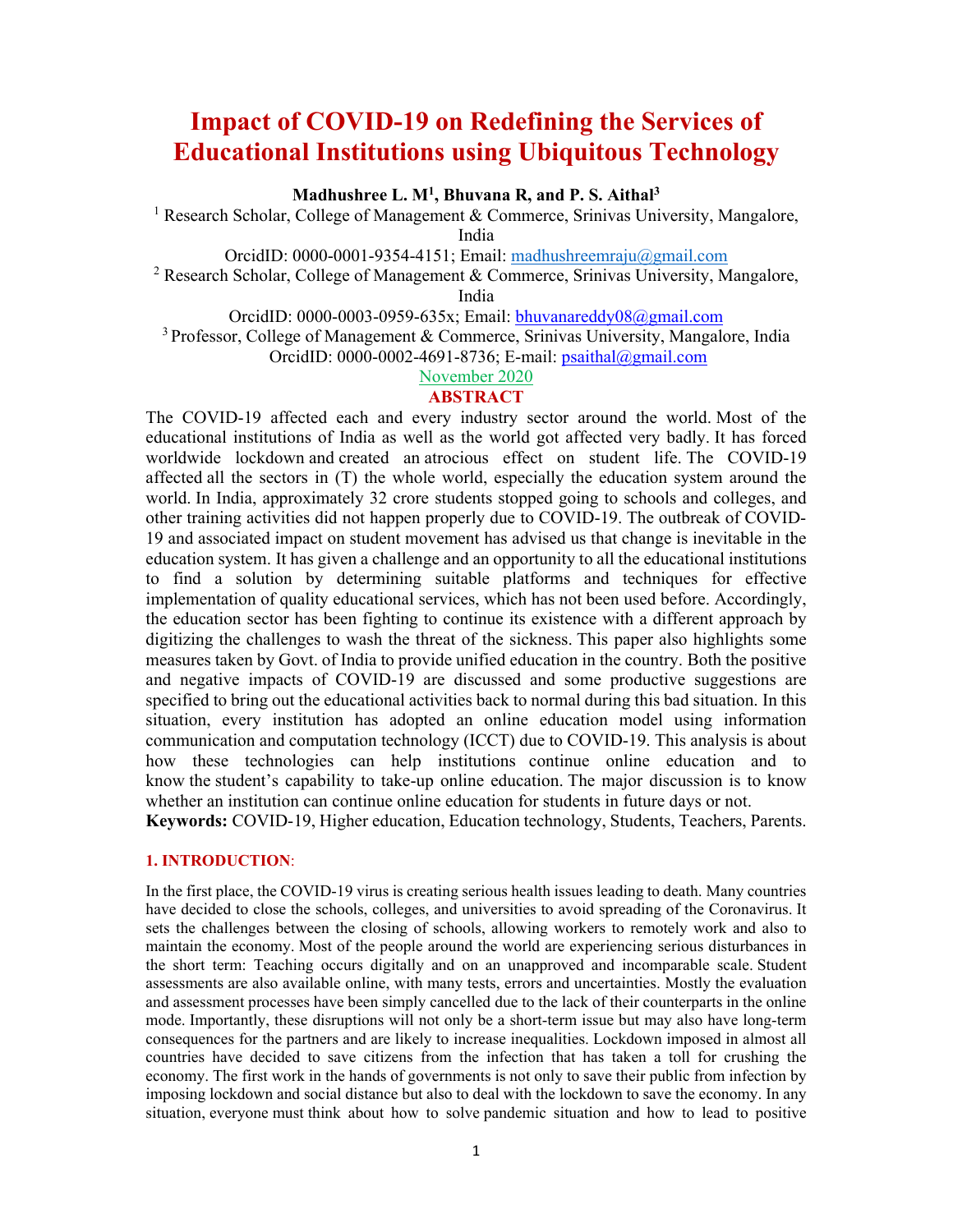thinking because it was a unpredicted situation. So, everyone should think positively and they must work hard. India's Government is no exemption to this. The Indian economy was going through a recession, and professionals said that the economy was heading toward depression even earlier the coronavirus. COVID-19 has distributed a significant blow to the economy [1], [2]. Itis going to be difficult to get out of such situation and depression until the lockdown is getting over. In the context of such a pandemic, the educational sector will collapse in all countries and many other industries. The Indian education system has been seriously impacted by the epidemic of the disease and by the social distancing steps taken to avoid the spread of the disease. The final act on the portion of the central government was to enforce a lockdown on the entire country [3].

# **2. OBJECTIVE:**

The objective of this short communication is to examine the impact of COVID-19 on the higher education sector including

(1) To discuss the impact of the COVID-19 on educational institutions.

(2) To identify the challenges faced by the stakeholders due to COVID-19 in an educational institution. (3) To understand the importance of educational technologies to be used to counter the impact of COVID-19.

(4) To list various educational technologies as underlying ICCT to be used for online teaching & training.

(5) To suggest how educational institutions should adopt emerging ICCT technologies.

### **3. IMPACT OF COVID-19 ON EDUCATIONAL INSTITUTIONS:**

Going to schools or colleges is a good public policy resource that develops skills and knowledge. While schools and colleges time means having fun and can also improve public aids and responsiveness, from an economic fact, the main point of presence in school and college is developing the child's ability and only in a short period in school or college see to this; even a comparatively short period of school will have values for the growth of skills. However, we can predict how much the disruption of COVID-19 will have a major effect on learning: not essentially as we are on a new planet, but we can use other experiments to assess the order of magnitude.

#### **3.1 Continuity of Learning Program**

In this circumstance of absence/sick leave or temporary school closing, students should be ensured continuous access to the quality of education. This can include

- Using online or e-learning methods
- Assigning reading and homework exercises
- Radio broadcast or television broadcast of academic content
- Assigning the teachers to follow up remotely with students on a daily or weekly basis
- Review/Develop accelerated education strategies

#### **3.2 Impact on education: families**

Probably some children were not usually sent to play due to COVID-19 so they are dissatisfied staying at home in the morning to night. The hope is that they should continue their schooling at home by using technology and hoping not to miss too much. Families are giving importance to education and are believed that to make a significant contribution to the development of the child and the current global expansion of home-schooling could be seen as helpful and possible to be effective. However, in general, this function seems to be additional work to school and college. So, while comprehensive home-schooling is definite it will create some inspiring moments, annoying moments, some enjoyable moments, and some disappointing moments. However, the main argument is that there are probably significant gaps between families and step into that they can help their children understand in learning by using technologies by staying home. As a result, this incident will increase the inequality of human capital growth in the affected partners [2].

# **3.3 Professional support and preparation**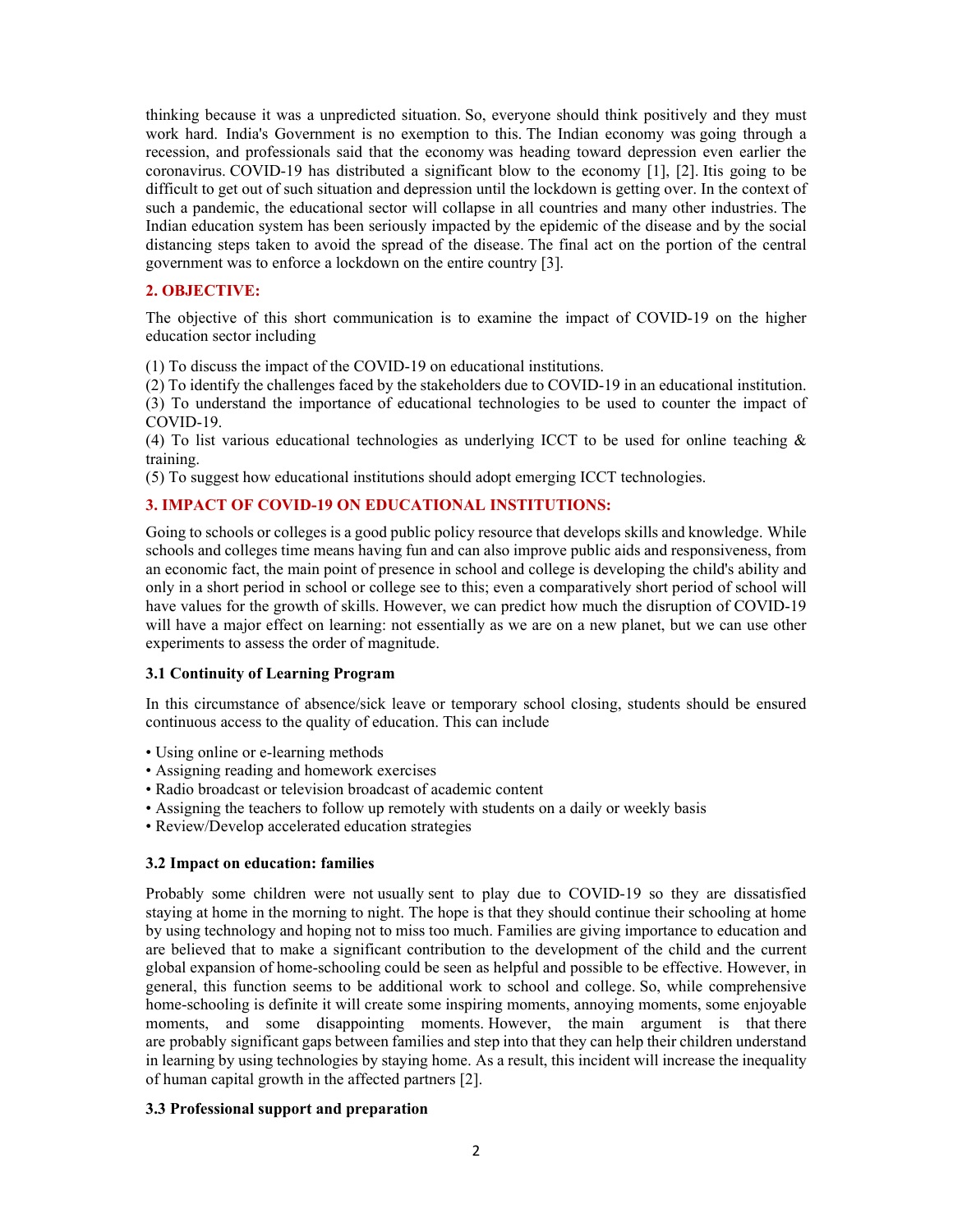The unexpected start of the crisis has pushed many teachers into virtual classrooms, unprepared for the demands and goals of the modern world. The remote work has left them with inadequate and adapt to the virtual and distance learning, the virtual workspaces and courses, involved students in new and creative forms of learning. For some teachers, these difficulties reduced their own care responsibilities and lack of access to technology and services. In Quebec, for example, schools are mandated to have computers for teachers without them at home, but other costs, such as Internet access and telephone connections, are to be borne by the local school or college administration.

While almost all schools, tertiary institutions, and ministries of education have provided crash courses to the faculties to know about online content delivery, virtual classroom management, and technology use, and they have encouraged the change of teaching tools and learning materials to online platforms. In response to the ongoing pandemic, the smart universities offered an e-training course for teachers on how to handle online classrooms and use technology. Even though such measures to address immediate needs and the training shall be consistent with the professional standards, such attempts shall not challenge the quality of education and are systematically developed to complement virtual teaching in the long term.

The professional care and health measures are important so, while public meetings around the world are now being limited, some national and state governments must announce that school and college closures, which increases the question whether teachers have the right to refuse work on grounds that they are believed that it is unsafe. Even in cases where their facilities are not necessary for teachers that they should be instructed on the possible health and safety hazards of work and they should be dynamic in the development of effective policies to ensure a healthy and safe place of work, including access to sanitation supplies and training in precautionary measures.

The socio-emotional and psychological health impacts of COVID-19 and the pandemic response measures on staff, parents, and students – including anxiety, tension, and feelings of misunderstanding have not been broadly addressed, but they are important for organizational safety and health (OSH) as a part of protective equipment and social distance, to be taken into account when designing OSH strategies [1].

These social impacts are expected to be reduced and some countries are preparing to return to school, the teachers and education staff should talk about the risks of infection and issues related to discrimination in individuals' infectious threat. The additional burden of caring for families caused by coronavirus is credible to have an unpredictable effect on women employees due to the gendered division of family work. For many countries, especially in early childhood and primary education, and the teaching is a feminized profession and is consequently possible to be affected by this increased burden.

#### **3.4 Employment and working conditions**

Many schools and colleges have reduced the pay scales and remuneration for their teachers and other staff members for online teaching and work from home. Online and distance learning are the only possible solutions to continue the educational service during this pandemic time. The job security issues affecting the employees who were offering full time educational services to the students on campus. Massive online classes using internet-based technology have both merits and demerits. In several countries, teaching and training staff members of private education services are facing insecurity in their job due to the uncertainty of reopening the schools and colleges in time. The continuous closure of schools and colleges is also affecting the livelihood of other supporting services staff, including transport vendors, food suppliers, suppliers, etc. Throughout higher education, we can see the contract teachers and support workers, such as cleaners and catering staff, have faced dismissals problem with closing benefits to all international students. So, due to that, they have returned to their home countries, frequently in plans. In some schools and colleges, supply contract teachers have been terminated due to the government-mandated school closings, so in addition to the suspension of salary payments.

The Union also influences the teachers with health problems, as outlined by the government, that they are left without the right to work and that teacher on maternity leave is permitted to leave early, even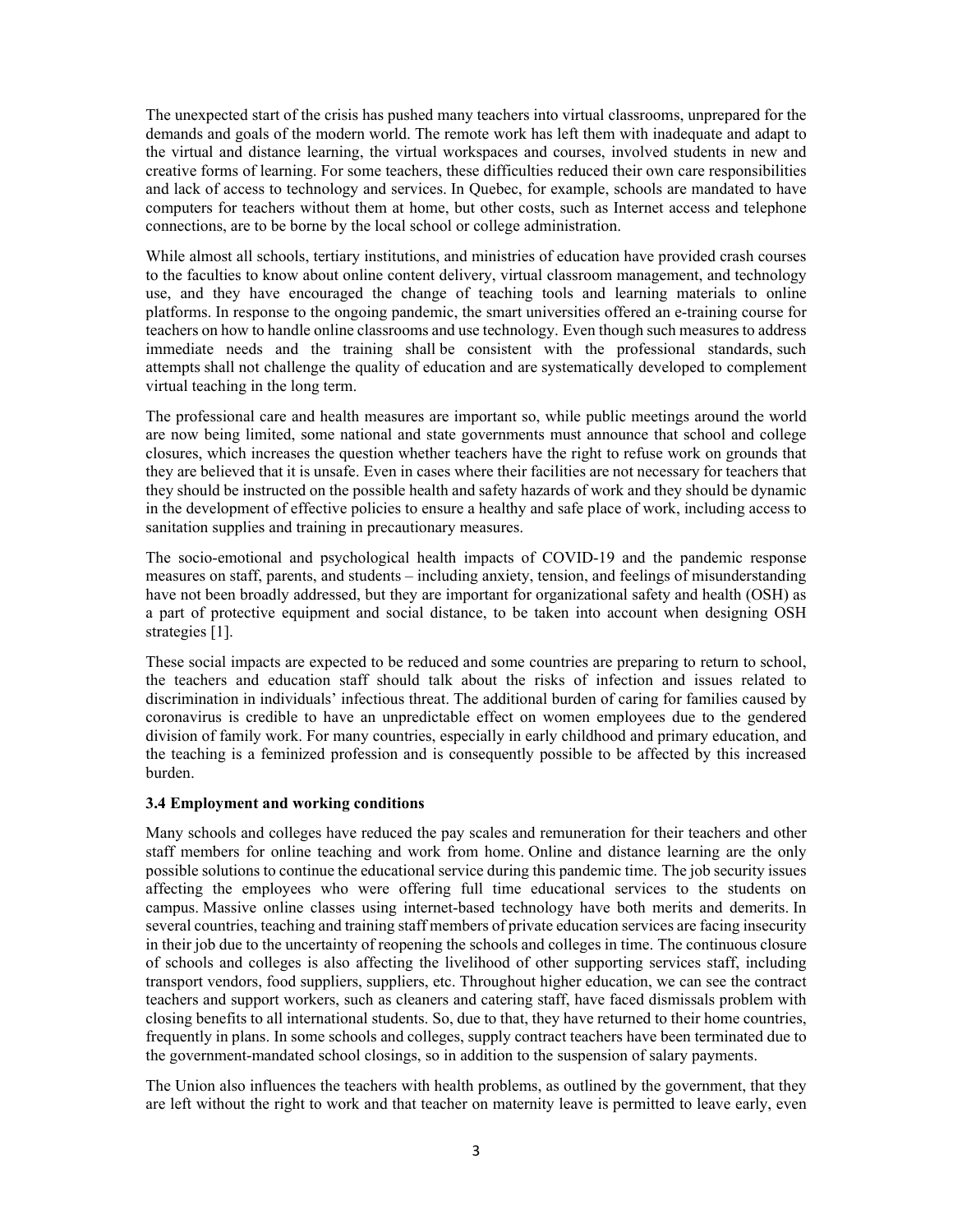as contracts of those taking maternity leave are cancelled. Similar tendencies have been reported, with the alternate teachers and in some states, they are not receiving any salary payments during school and college lockdown and risking the loss of benefits. The crisis showing the weakness of fixed-term and non-unionized workforces and those without additional forms of shared representation. Supply and substitute teachers and other education support persons [2] [3].

#### **3.5 Lack of teacher training and resources**

Teachers from the so many countries are trying to determine ways to undergo teaching their students in this pandemic, it is difficult, where they can't give a physical interaction with students in this situation impossible. Once, period of community changes plays an important role in defining how teachers are effective in teaching the students during the pandemic. Teachers at the country's top private schools are tech-savvy: and the most have access to the Internet facility at home as well as the other digital infrastructure. Many of these things may have also investigated with e-learning facilities-like online suggestion of homework-before the crisis. This minority of educators must able to deliver notes to their students with adequate e-learning experience to ensure the continuation of schools and colleges in this pandemic. Unfortunately, this is not the case when it comes to the massive of teachers in the world that one in five primary school teaching posts is empty today due to technical skills because every organization needs a teacher with technology because the current education system is running on technology.

According to the World Bank, only half of India's teachers are currently teaching on any specified day because of sky-high rates for teachers. If an important is the number of teachers that they do not even teach if schools are open, it's tough to imagine a better result when schools are lockdown. Many of the teachers will excel in this new environment, but most teachers will need to upgrade not only with the technical skills but also in their teaching tools because most of the things will not be possible. However, we have seen a world without the classrooms, but an increasing number of teachers are unwilling to teach under such conditions, visualizing a world without teachers is difficult because how much ever technology changes the physical appearance of teachers is more important to teach students that what is society and how to behave in society is needed for every child and this will happen only when teachers and students meet face to face with the physical appearance.

#### **3.6 Government: Plans**

The govt. made so many changes in the education system due to COVID-19. And even the Indian Government has made a different education policy. So far, what we have learned from the official sources is an instruction that excludes schools from paying and hiking fees during the lockdown. Receiving a better picture of what they want to do whether this will benefit teachers and school and college owners around the country because everything is getting change but not happening positively, we must wait for everything to become normal. While some informal studies suggest that schools could open in the near future, which would mean that a large part of the academic year is missed [3] [4].

# **4. CHALLENGES AND STRATEGIES USED BY EDUCATION INSTITUTIONS TO COUNTER COVID-19 :**

COVID-19 is a health crisis that is pandemic in nature. In addition, some countries have decided to close schools, universities, and colleges. This COVID-19 became a challenge for educational institutions to continue their service during the lockdown period. To counter this challenge, educational institutions have found online teaching as a remedy for their students. Many people around the world feel this short-term but severe disruption: Online teaching has emerged as a massive shock for both the productivity of the teacher and the students. Many appraisals were simply they have cancelled. Highly, these breaks are not only going to be a short-term issue but can also have many long-term effects. In such uncertain times, it is normal for people, including parents, to experience stress and anxiety. The closing of schools, colleges, and universities has disrupted the students ' learning flow and the existing way of imparting knowledge worldwide. In education, many unexpected issues have arisen which need to be tackled collaboratively. It is a challenge for educational institutes and teachers on how to reach students and ensure continuity of education through remote learning. In many countries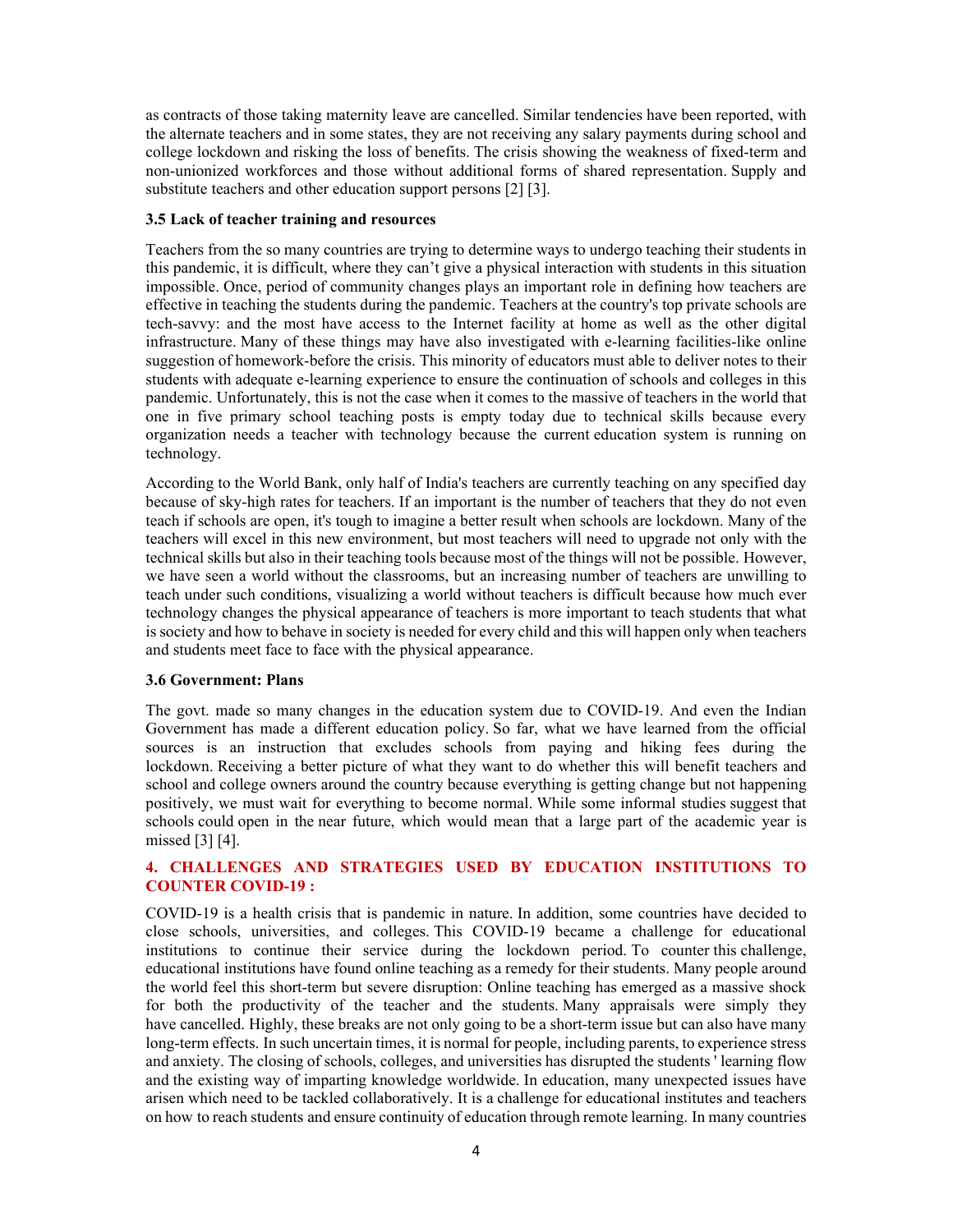around the world and India, schools and colleges are switching to the online mode. Being a new concept, however, many educational institutions have made a considerable number of efforts to implement this technology-based solution [5].

| <b>S. No</b>   | <b>Stakeholders</b> | <b>Challenges</b>                                                                                                                                                                                                                                                                                                                                                                                                                                                                                                                                                                                                                                                                                                                                                                                                                                                                                                                                                                                                                                                                                                                                                                                                                                                                                                                  |  |
|----------------|---------------------|------------------------------------------------------------------------------------------------------------------------------------------------------------------------------------------------------------------------------------------------------------------------------------------------------------------------------------------------------------------------------------------------------------------------------------------------------------------------------------------------------------------------------------------------------------------------------------------------------------------------------------------------------------------------------------------------------------------------------------------------------------------------------------------------------------------------------------------------------------------------------------------------------------------------------------------------------------------------------------------------------------------------------------------------------------------------------------------------------------------------------------------------------------------------------------------------------------------------------------------------------------------------------------------------------------------------------------|--|
| 1              | Teachers            | 1. Some of the biggest difficulties that teachers face is how to keep<br>students onboard and how difficult to prevent disruptions from other<br>social networking sites during the learning time.<br>2. The short-term transformation in teaching materials means<br>converting into digital format has been a challenge, as few teachers<br>have good computer and ICT skills.<br>3. Teachers face problems related to Internet access.<br>Students come from various social backgrounds and not every<br>4.<br>student has access to a laptop or internet connection. It is not<br>possible for these students to take part in online courses.<br>5. To preserve consistency in the teaching-learning process, the study<br>material is revised.<br>6. Teachers started using Google classroom, Zoom, video call, and<br>other portals to contact students [6].                                                                                                                                                                                                                                                                                                                                                                                                                                                                 |  |
| $\overline{2}$ | Students            | Students face problems related to Internet access.<br>1.<br>2. The material divides – the disparities in essential services between<br>families required to support home learning.<br>The digital divide – the differences in information and<br>3.<br>communications infrastructure requirements and the know-how the<br>families have [7].<br>4. Skills and structures are fragmented – not all students are similarly<br>qualified to deal with home learning.<br>5. Parental support deficit – certain parents are not well trained and are<br>unable to handle or cope with their children studying at home [8].<br>Split adaptations – the curriculum strategies used by schools to help<br>6.<br>certain students learn are not adapted to home learning arrangements                                                                                                                                                                                                                                                                                                                                                                                                                                                                                                                                                       |  |
| 3              | Parents             | 1. Most parents are hoping that this is a temporary occurrence that will<br>disappear with the lifting of the lockdown and re-opening of<br>schools.<br>Some parents say online education is going to become a new<br>2.<br>standard in the future days.<br>Many schools do a few classes over video devices, but they are not<br>3.<br>all open. Rural schools are deprived of educational services.<br>4. Kids at the lowest level of society faced with a threat to their<br>livelihoods now face a strong vacuum, even as government<br>guidance tells schools to go online and accept homework as<br>classwork to mitigate disruption.<br>Parents could not make their children to sit in front of computers for<br>5.<br>online classes [9].<br>The school has been closed for over a week now. The new session<br>6.<br>was scheduled to start the next month, but with the lockdown, they<br>are at home now and do not have their new books [10]. Under such<br>a case, it is difficult to form a routine. Online classes are important<br>to minimize disruption for high school and college students, but the<br>issue is that our educational institutions have the capacity to<br>implement them and those teachers have the bandwidth to teach<br>through video apps. Others, however, see promising effects after a |  |

**Table 1:** The challenges faced by the educational stakeholders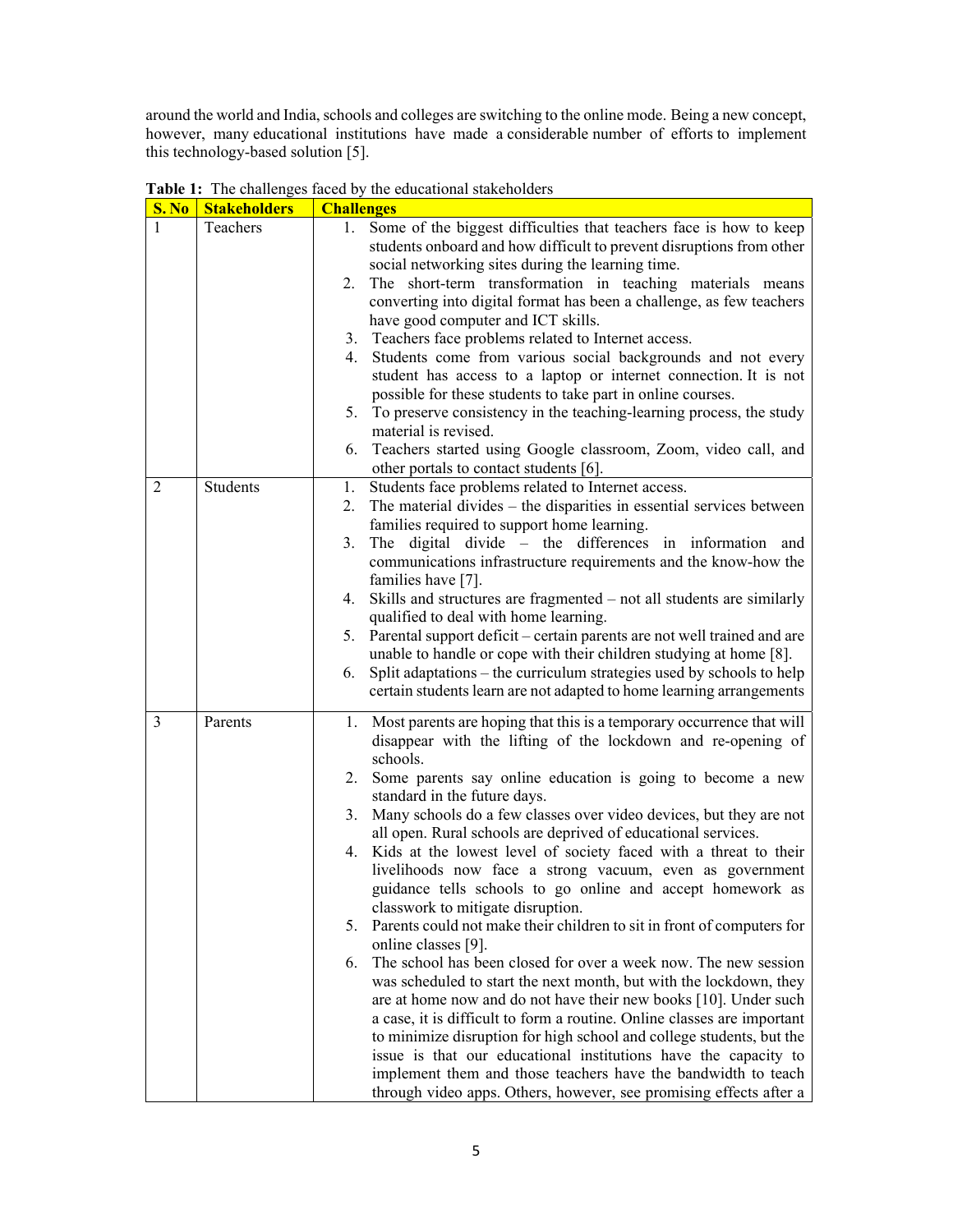| long break [11] [12]. Coronavirus has changed life for all of us, $\vert$ |
|---------------------------------------------------------------------------|
| including our school system and children [7].                             |

# **5. IMPORTANCE OF EDUCATIONAL TECHNOLOGIES TO BE USED TO COUNTER THE IMPACT OF COVID-19:**

### **5.1 Importance of Technology :**

**(1) Students demand:** Students have more attraction on use of technology even when they are outside the classroom. Students want to be more competitive, and now technical learning has become a part of their lifestyle.

**(2) New teachers are demanding:** The use of technology has been implemented more in postsecondary teaching and in the other specialized work. The technology is considered as a prerequisite for the training media for new teachers [13].

**(3) Students are technical instinctive:** The Students know they are showing more interest about technology. It became the best way they learn because it is a significant part of their daily lives.

**(4) Students should learn on their own:** from years of experience that students are learning at their own pace but every now and then the conventional classroom makes it difficult to do so and frees the teacher to assist students with the adoption of technology at a more one-on-one basis in educational institution [14].

**(5) There are no barriers for technology:** Getting access to new technology and learning beyond the book technology provides students with various forms of learning.

**(6) Technology can strengthen the teacher-student relationships:** When teachers integrate technology efficiently into the subject areas, teachers advance in analyst, technical content, and coach positions. The technology helps and improve the meaning and fun in teaching and learning. In addition, the students can work with software solutions in collaboration with their own classmates.

**(7) Multiple learning resources:** The laptops, tablets, and other types of technology hold several tools for the non-book teacher. Not only to keep students interested in exciting new features and in the applications, they also have other forms of teaching significant learners.

**(8) Technology keeps students engaged** This generation's students are called technology learners. They learn the best and developed more social, and with confidence, technology allows them to do so. Children frequently struggle to remain on track or engaged, and they will better stay attentive and learn faster with the tools to support the teacher [15].

**(9) To be competitive beyond the primary and secondary education, technology is needed:** Whether we like it or not, the technology is a crucial component to learning. The children are better at technology-supported learning because it simplifies the learning process. It's an important part of any industry and there's no way around it. Technology these days means 5.2 Technology generations used in Education.

**(10) Students learning interest:** The present generation students like the technology because they will get the information quickly according to their need so that it creates more interest in studies [16].

| <b>S.</b><br>No. | <b>Generations</b> | <b>Technology</b>  | <b>Characteristics</b>       | Era          |
|------------------|--------------------|--------------------|------------------------------|--------------|
|                  | First              | Mechanization      | Tools, Weapons, & Printing.  | 4,000-2,800  |
|                  | Generation         | Technology         | (knowledge Era)              | BC           |
| 2                | Second             | Steam Engine       | <b>Industrial Revolution</b> | The          |
|                  | Generation         | Technology         | (Industrial era)             | 18th Century |
| $\mathcal{E}$    | Third              | Electricity        | Power generation & Usage     | The          |
|                  | Generation         | Technology         |                              | 19th Century |
| $\overline{4}$   | Fourth             | Automobile         | Long distance commuting $\&$ | The          |
|                  | Generation         | Technology         | Transportation               | 20th Century |
| 5                | Fifth              | Airplane and space | International Travel &       | The          |
|                  | Generation         | Technology         | Transportation               | 20th Century |

**Table 1:** Technology Generations and their characteristics [17][18]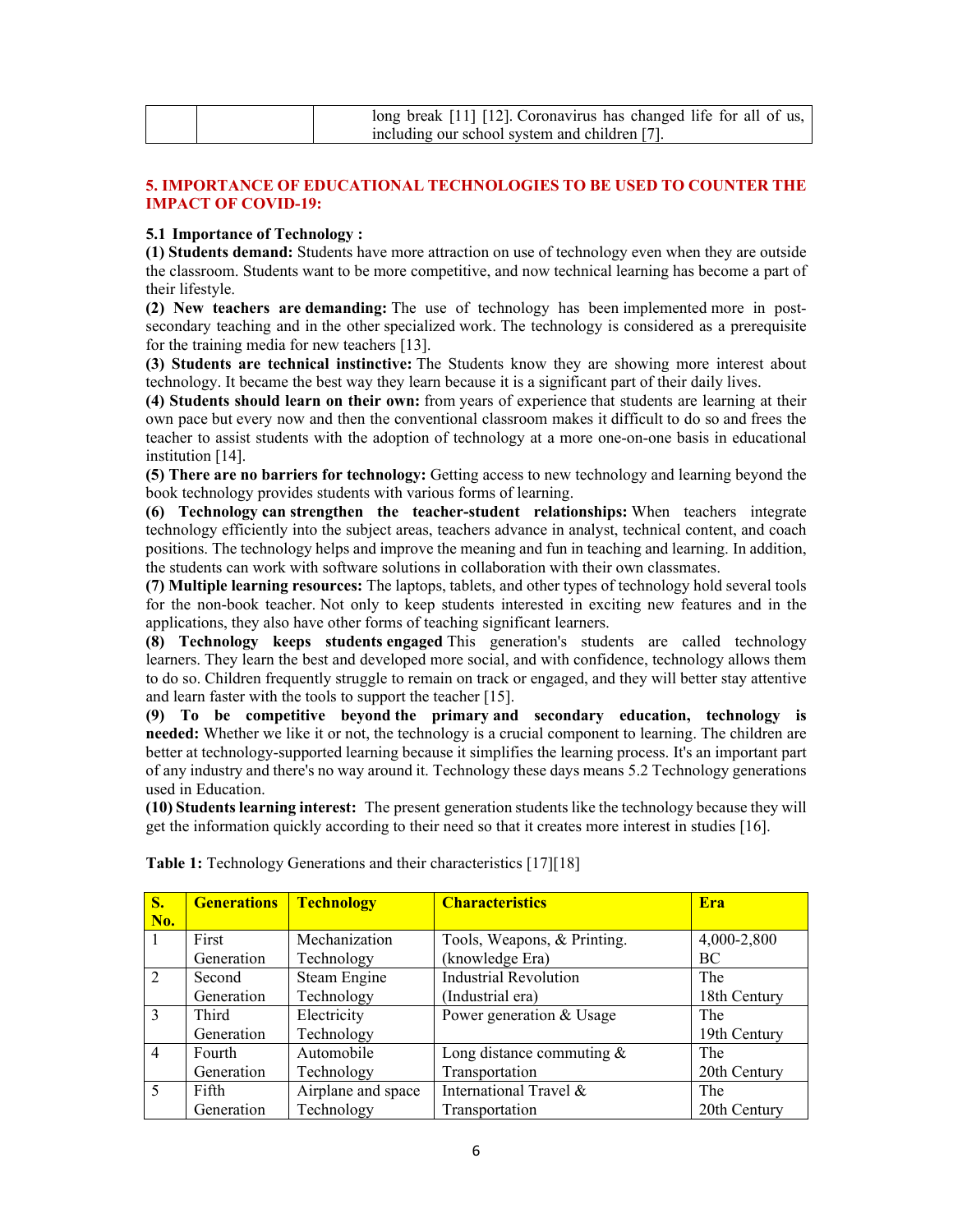| 6           | Sixth      | Telephone         | Distance communication                 | The          |
|-------------|------------|-------------------|----------------------------------------|--------------|
|             | Generation | Technology        |                                        | 20th Century |
| 7           | Seventh    | Television        | Video communication                    | The          |
|             | Generation | Technology        |                                        | 20th Century |
| 8           | Eight      | Computer          | Data Processing                        | The          |
|             | Generation | Technology        |                                        | 20th Century |
| $\mathbf Q$ | Ninth      | Internet          | Data and Information                   | The          |
|             | Generation | Technology        | Communication, E-business              | 20th Century |
| 10          | Tenth      | Mobile            | Ubiquitous communication & Bio-        | The          |
|             | Generation | Communication $&$ | engineering, Gene Therapy,             | 20th Century |
|             |            | Biotechnology     |                                        |              |
| 11          | Eleventh   | Information       | Ubiquitous computing $&$               | The          |
|             | Generation | Communication $&$ | Communication, and Total               | 21st Century |
|             |            | Computation       | Automation                             |              |
|             |            | (ICCT) underlying |                                        |              |
|             |            | Technologies      |                                        |              |
| 12          | Twelfth    | Nanotechnology    | Solutions to nutritious food, drinking | The          |
|             | Generation |                   | water, renewable energy,               | 21st Century |
|             |            |                   | Nanomedicine & Therapy                 |              |

The eleventh and twelfth generations of technology are combinedly named Universal technologies and are 21<sup>st</sup> century technologies. The universal technologies comprising ICCT underlying technologies and nanotechnology can provide complete product and service automation and are considered a boon to human beings if managed strategically [19][20].

# **5.2 History of Educational Technology :**

The advents in technology generations provided many technological innovations in the education industry and made education services ubiquitous and more attractive to the teachers and learners. Table 2 lists major technological innovations that changed the classroom experience.

| SI             | <b>EdTech</b>      | <b>Characteristic</b>                                                         |  |
|----------------|--------------------|-------------------------------------------------------------------------------|--|
| N <sub>0</sub> | <b>Innovations</b> |                                                                               |  |
| 1              | The Epidiascope    | An epidiascope is a system used to project an image of both opaque and        |  |
|                |                    | crystal-clear images, primarily used for projecting images of book pages,     |  |
|                |                    | sketches, and mineral specimens, etc. An example of a large epidiascope       |  |
|                |                    | system was used in lectures and meetings to display mounted glass             |  |
|                |                    | slides $[21]$ .                                                               |  |
| 2              | Radio              | Radio channels are open and its job was to enrich the lives of people with    |  |
|                |                    | services and programs that inform, educate, and entertain. [22].              |  |
| 3              | 16 mm Film         | Secondary schools have understood the dizzy heights of daily 16 mm film       |  |
|                |                    | projection on EdTech. The projectors remained stronger than the               |  |
|                |                    | epidiascope, so it was unessential to have a total blackout, but screens or   |  |
|                |                    | heavy drapes were still a must to go through the decreasing the facilities of |  |
|                |                    | the school film library [23].                                                 |  |
| $\overline{4}$ | <b>Schools TV</b>  | The TVs and positions carefully matched the radio displays that had headed    |  |
|                |                    | them in size and design and were similarly turned around the                  |  |
|                |                    | classroom [24].                                                               |  |
| 5              | The OHP            | The first real OHPs were created during World War II for air force usage in   |  |
|                | (Overhead          | planning and briefings and that they could have been trained with an OHP      |  |
|                | Projector)         | or trained using one, and that fact without help demonstrates how much        |  |
|                |                    | effect they had in the classroom! [25].                                       |  |

**Table 2 :** Top 20 technological innovations that changed the classroom experience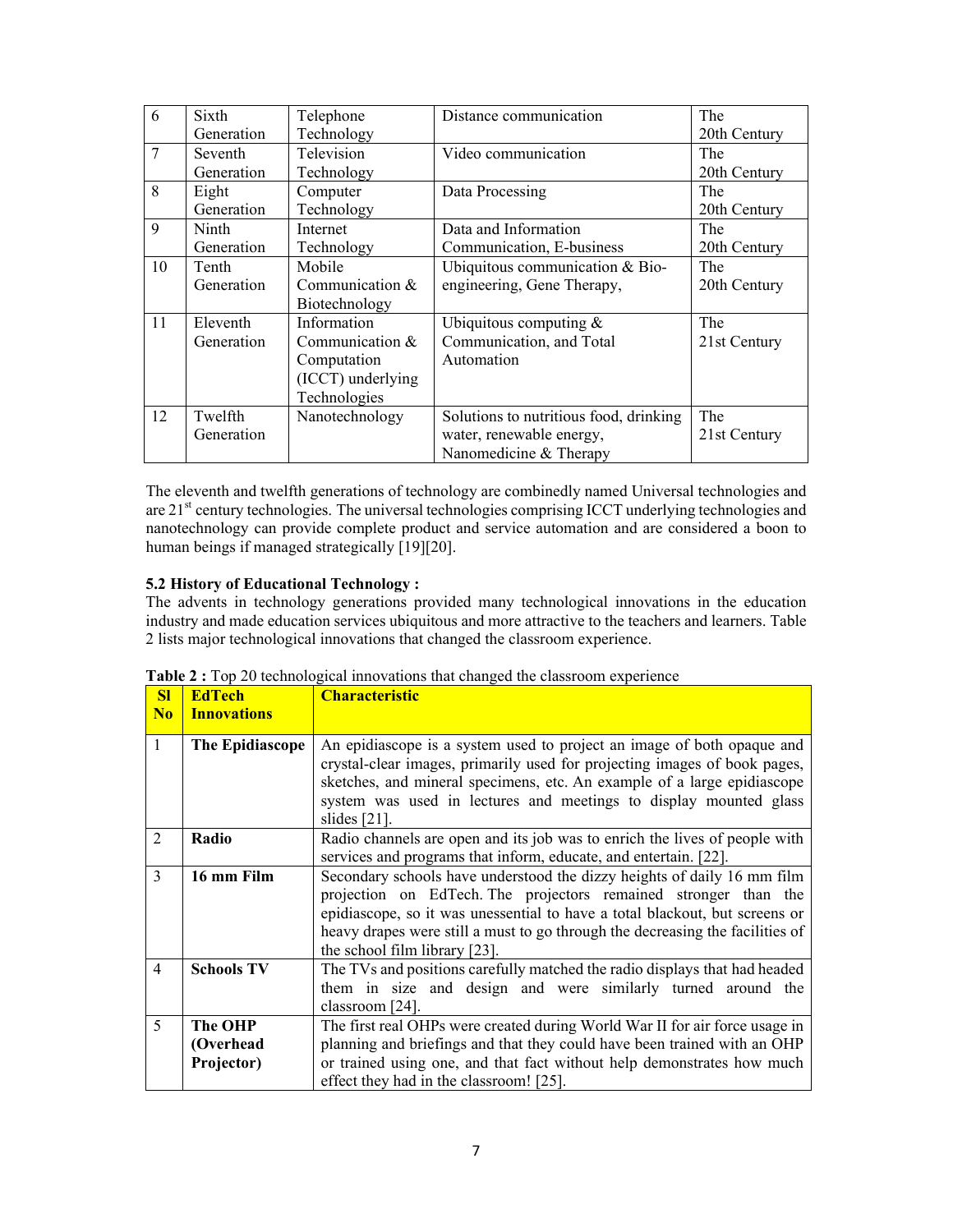| 6  | The Whiteboard                                        | By replacing the blackboard with Whiteboard and got revolutionized<br>in teaching and learning. Suddenly clean, multi-colored plans could be                                                                                                                                                                                 |
|----|-------------------------------------------------------|------------------------------------------------------------------------------------------------------------------------------------------------------------------------------------------------------------------------------------------------------------------------------------------------------------------------------|
|    |                                                       | formed without projection, and the handwriting of the teacher became much<br>more understandable and less dusty in their clothing.                                                                                                                                                                                           |
| 7  | 8 mm Loop<br>Projector                                | Although 16 mm film was a rental market, it was planned for schools to buy<br>8 mm cine-loops in cassettes, and explicitly targeted learning and projector<br>screen that was light sufficient to move from room to space, if it was<br>bulky. Complete blackout was unnecessary although it helped darken the<br>room [26]. |
| 8  | Cassette-<br>recorder                                 | The unassuming audio cassette revolutionized the language teaching and<br>introducing both synchronicity and the ability to record and listen to the<br>previous radio-occupied vacuum and this is probably one of my (and my<br>back) favourable developments in the history of educational technology!                     |
| 9  | <b>Tape-slide</b>                                     | Any clear catalyst took the idea of a cassette projector and the audio<br>recorder, with adding sound and power through the audiotape to the<br>projector [27].                                                                                                                                                              |
| 10 | <b>The Videotape</b>                                  | On unclassified reel-to-reel video recorders, but VHS video recorders<br>cleaned aside all earlier film innovations in the 80's. A genuinely ground-<br>breaking tool in the classroom that democratized sound-based moving<br>images.                                                                                       |
| 11 | PC<br>Microcomputer                                   | The initial microcomputers were interesting in having timers for recording<br>school broadcasts and slides.                                                                                                                                                                                                                  |
| 12 | Video-projector                                       | The video-projector made it possible to share resources 10 and 11 with the<br>entire class now [28].                                                                                                                                                                                                                         |
| 13 | <b>Interactive</b><br>whiteboards<br>(IWBs)           | IWBs acquired a whiteboard, the knowledge of keyboard theory, and<br>combined it with a video projector to produce, which depends on the<br>pedagogical viewpoint.                                                                                                                                                           |
| 14 | <b>The Visualiser</b>                                 | To end, somebody reinvented a reasonably low-cost tool digitally, with all<br>benefits of an image capture devices for displaying an object to a large<br>audience [26][27][28].                                                                                                                                             |
| 15 | The worldwide<br>Web                                  | The introduction of the web to classrooms, along with the class computer<br>and video projector, allowed for the first time truly global content<br>sharing. A fourth world wall window which could easily be used in any<br>classroom. What else should we wish for?                                                        |
| 16 | <b>Web 2.0</b>                                        | As people realized that creating online could be as simple as be consuming<br>it, a large number of really useful websites started to emerge and many<br>others permitted classrooms to produce sharing materials, as well as<br>accessing the plentiful resources the internet had to offer.                                |
| 17 | <b>Virtual</b><br>Learning<br><b>Environments</b>     | VLEs took a secure, and achieved resource allocation and meant exclusive<br>content sharing without teachers or students needing hundreds of usernames<br>and passwords to handle [29][30].                                                                                                                                  |
| 18 | Learning<br><b>Platforms</b>                          | Learning platforms on steroids, as long as patented sharing of content PLUS<br>student homework allocation and learning tools will become a best friend<br>of teachers very easily if used correctly! [31]-[35].                                                                                                             |
| 19 | <b>Mobile</b><br><b>Technology</b>                    | Mobile technology has a massive range of potentials within the classroom<br>and frequently allows each scholar to learn at their own speed, to some<br>degree that has been shown to be tremendously beneficial on the Learning<br>platform itself $[40]$ - $[43]$ .                                                         |
| 20 | Augmented<br><b>Reality/Virtual</b><br><b>Reality</b> | AR and VR, both unmoving in comparative infancy, carry a wow factor<br>with them, and demonstrably useful learning advantages, but they still must<br>be confirmed as a common tool for use in classrooms. As the maximum                                                                                                    |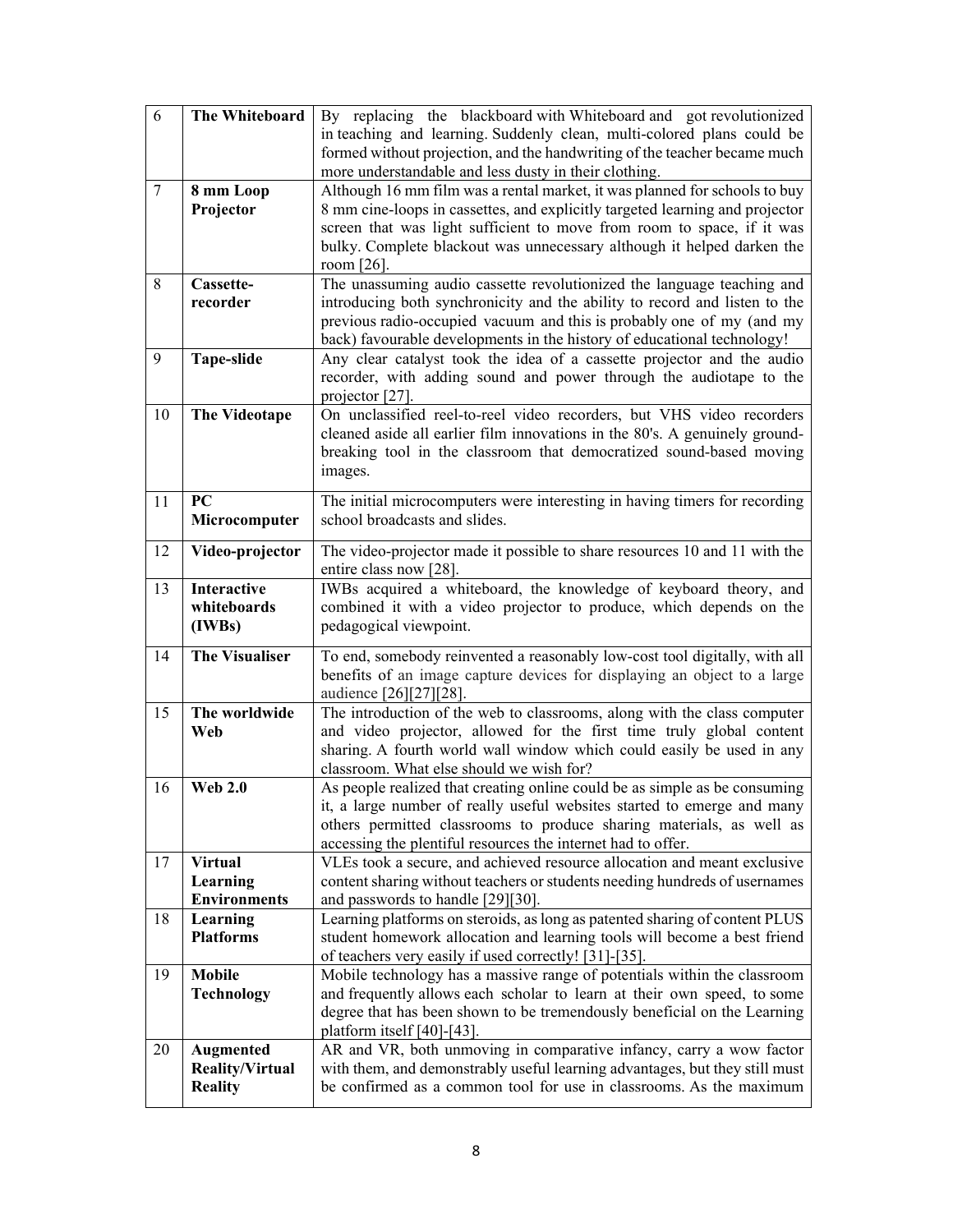|  | entry in the history of the timeline for educational technology, they may not |
|--|-------------------------------------------------------------------------------|
|  | have made an impact $[13][32][34]$ .                                          |

#### **5.3 Education Model for using Online Education technology**

Education technology is a known and integral factor of reforming and improving the educational system. The educational system started using online education technology to attract students and to create innovative learning [35]. Now, these tools are a common feature in the classroom, how can technology's combination in education be extended to best benefit students? How can educators integrate modern technologies to improve education and assess what proves effective? What future revolutions can be expected in educational technology to attract students by adopting an online education system? To answer these questions, a model for the online education cycle is shown in figure 2.



**Fig. 2:** Block diagrammatic representation of Online education Cycle

- (1) **Online learning design:** Online learning design is a system, which supports the learning experience. This refers to conscious decisions on what to say, where, where, and how. ... The idea of "Online Learning Design" has gained traction in the educational space recently, mainly through conference discussions, webinars, eBooks, and more [36].
- (2) **Providing a connected online system:** A learning management system (LMS) is one type of online learning platform. Such as teaching foreign languages or an online college course, an LMS supporting of all skills needed to build E-Learning and create educational media.
- (3) **The distribution of distributed media networks:** Internet (also stated as content transfer, online distribution, or the electronic software distribution (ESD), between others) is used to delivery or distribution of digital media content such as audio, video, e-books, video games, and other software [37].
- (4) **The growth of the online system:** Online education growth focuses, in particular, on growing social disparity regarding access to higher education institutions. It is a versatile instructional delivery system that incorporates every form of learning that occurs over the Internet.
- (5) **The usage of the online system:** Online (OL) is an Internet-based education system. Among other words, it is frequently mentioned as "e-learning." Online learning, though, is just one form of "distance learning" [30][31].
- (6) **Mobile online computing:** Mobile learning is Internet education or networking education with personal mobile devices, such as tablets and smartphones, to access-learning material through mobile apps, social networks, and online educational hubs. It is a multipurpose facility and allows students to access information anywhere related to their education [25].

# **6. VARIOUS EDUCATIONAL TECHNOLOGIES UNDER ICCT TO BE USED FOR ONLINE TEACHING & TRAINING:**

#### **6.1 Information Communication and Computation Technology**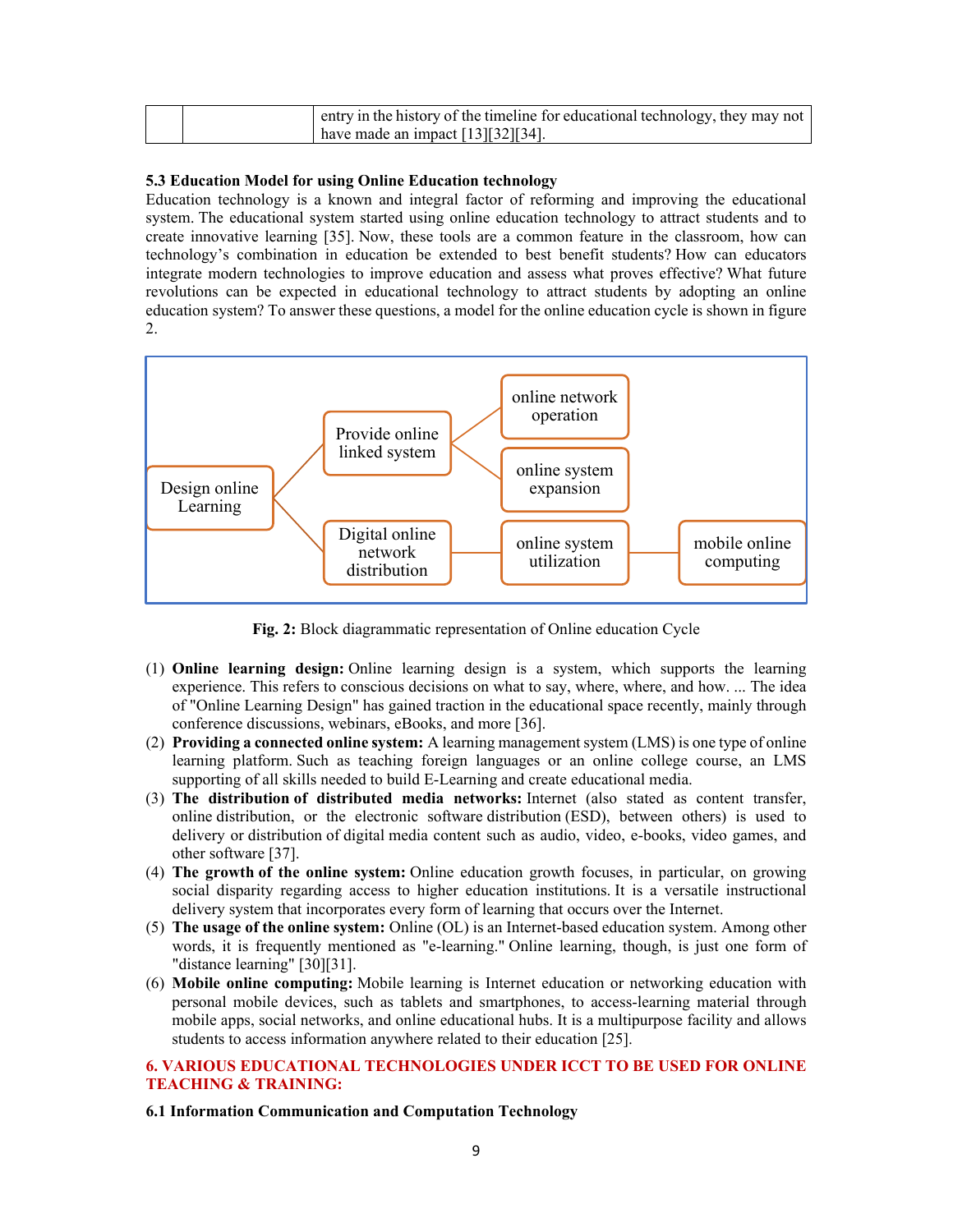Information Communication and Computation Technology (ICCT) is viewed as universal technology with many underlying emerging technologies within it. ICCT is grown and spread its roots to all industries [17][18].

| $\overline{\mathbf{S}}$ .<br>N <sub>o</sub> | <b>ICCT Underlying</b><br><b>Technologies</b>                       | <b>Applications in the education sector</b>                                                                                                                                                                                                                                                                                                               |
|---------------------------------------------|---------------------------------------------------------------------|-----------------------------------------------------------------------------------------------------------------------------------------------------------------------------------------------------------------------------------------------------------------------------------------------------------------------------------------------------------|
| $\mathbf{1}$                                | Artificial<br>Intelligence (AI),<br>Machine Learning,<br>& Robotics | AI has been applied to education primarily in some tools that help to<br>develop skills and testing systems and it also can drive efficiency,<br>personalization, and streamline admin tasks to teachers [38]-[42].                                                                                                                                       |
|                                             |                                                                     | Machine learning is a subset of AI that helps computers or<br>Teaching Machines learn from all previous ones and make wise decisions<br>[43]. In the field of education, teachers can save Time in their non-school<br>activities by using machine learning [44]-[45].                                                                                    |
|                                             |                                                                     | Robotics and simulators will change the way students learn and eventually<br>contribute to a more knowledgeable and well-adjusted student. Robotics-<br>Robots may be used to carry students to the classroom who may not be<br>able to join otherwise $[46] [47] [48]$ .                                                                                 |
| $\overline{2}$                              | Big data and<br>Business analytics                                  | Data analysis consolidates information to provide a broad view of trends<br>and patterns for higher education leadership teams that can be used to<br>analyse and streamline processes, build efficiencies, and enhance the<br>overall student experience [49], [50].                                                                                     |
| $\overline{3}$                              | Blockchain<br>technology                                            | The most promising use of blockchain in higher education is the<br>transformation of the "recording" of degrees, qualifications and diplomas,<br>the development of digital certification, and under the control of the<br>learner, without the need for an intermediary to validate them [17], [18],<br>$[68]$ , $[69]$ , $[70]$ .                       |
| $\overline{4}$                              | Cloud technology                                                    | Cloud computing provides students with access to assignments and also<br>allows teachers to immediately upload learning materials and<br>administrators to collaborate and save money on data storage anywhere<br>the internet is connected $[51] [52] [53]$ .                                                                                            |
| 5                                           | <b>Cyber Security</b><br>technology                                 | Educational institutions retain a large amount of confidential data, ranging<br>from study to test records to personal information for students. While<br>cyber security in the financial sector receives considerable attention, and<br>recent guidance also highlights the vulnerability of the education sector.<br>$[17]$ .                           |
| 6                                           | 3D Printing<br>technology                                           | 3D printing enables educators to design rich learning environments with<br>deep theoretical structures that introduce learning from computer screens<br>to students' hands. Digital 3D environments come to life with 3D printers<br>that can facilitate sharing, teamwork, planning, design, and dreaming<br>about difficult or complex ideas [54]-[58]. |
| $\tau$                                      | Digital Marketing                                                   | Digital marketing had a significant impact not only on the marketing of<br>higher education but also on higher education as a whole. Many academic<br>institutions around the world are now using digital marketing tools not<br>only to communicate and engage their future audiences but also to teach<br>and learn [59] [60] [61].                     |

**Table 3:** Application of various Underlying Information Communication and Computation Technologies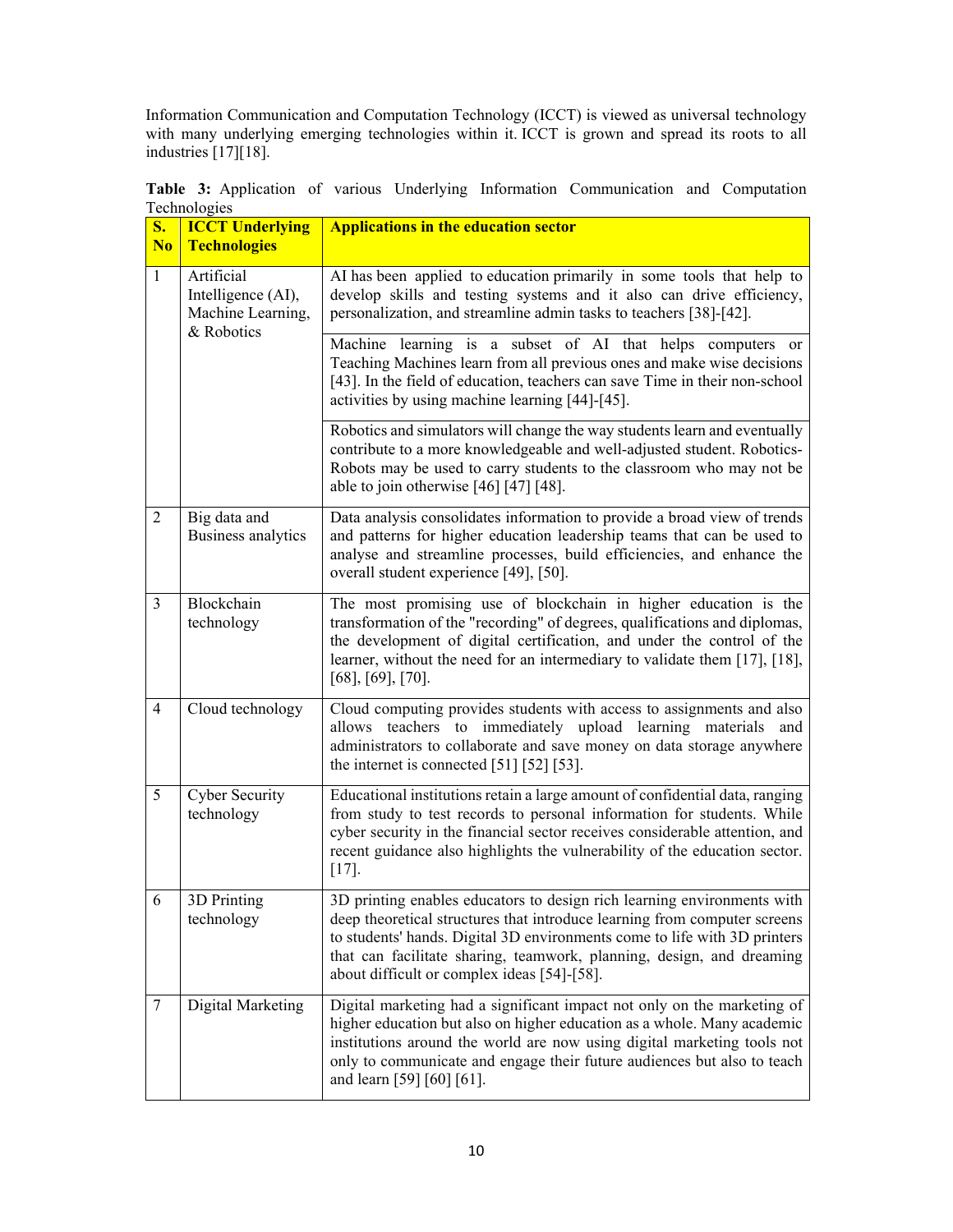| 8  | Internet of things<br>(IoT)                     | IoT in schools means a better-connected, more interactive future for<br>education. IoT devices give students greater access to everything from<br>learning materials to communication networks and allow teachers to<br>assess student progress in real-time [62] [63].                                                   |
|----|-------------------------------------------------|---------------------------------------------------------------------------------------------------------------------------------------------------------------------------------------------------------------------------------------------------------------------------------------------------------------------------|
| 9  | Quantum<br>Computing                            | One of the best sources for initial education on the basics of Quantum<br>Computing is Quantum Computing for the Determined by Michael<br>Nielsen. This consists of 22 short videos that discuss the Basics,<br>Superdense Coding, Quantum Teleportation, and The Postulates of<br>Quantum Mechanics [17] [18].           |
| 10 | Information<br>Storage<br>Technology            | Information technology in education has made it possible for students to<br>continue learning, wherever they might be. Teachers and professors can<br>give assignments to students and can complete and submit them even<br>without entering the classroom physically so that learning can never stop<br>$[14][16][17]$ . |
| 11 | Virtual Reality and<br><b>Augmented Reality</b> | By providing an immersive and interactive learning environment without<br>the use of textbooks, AR and VR technology empowers learners to explore<br>and learn at their own speed, stimulating learning and understanding and<br>improving essential retention [64].                                                      |
| 12 | Ubiquitous<br>Education<br>Technologies         | U-education technologies can be used to provide personalized services in<br>the context-aware of the U-learning environment. Ubiquitous computing<br>in Education, as defined by the teachers and students having access to<br>technology (computing devices, the internet, services) whenever they<br>need it $[18]$ .   |

#### **6.2 Teaching & Training models under Ubiquitous Education Technology:**

**(1) Ubiquitous computing:** Digital technology is continuously emerging and increasing its impact in every sector. It is obvious that this growth will bring the world's latest and exciting developments continuously. Another modern approach now emerging is the introduction of the mass media for the delivery of education.

**(2) Adaptive learning:** Adaptive learning is mainly based on the promise of adapting the learning systems to the individual styles of the students. The idea is that each individualized teaching approach will help students learn more easily, more effectively, and with better comprehension [64].

**(3) E-learning:** E-learning has given students innovative ways to access and understand many properties. This was an important innovation in the education sector to drive both in-house tertiary education and distance education to manage better.

**(4) M-Learning:** M-Learning has also deemed a type of e-Learning, and is claimed that mobile-Learning is a new phase in the development of e-Learning and is within its borders. Compared to elearning, the advantages of m-learning include versatility, cost, scale, ease of use, and timely implementation. The devices used included PDAs, cell phones, laptops, and tablet PCs [65].

**The devices/components used for Ubiquitous Education Technology include :**

**(1) Microprocessor based Electronic Systems** with associated memories are used to process and store information related to the teaching and learning process. The sensor senses their presence when a student enters, and it will start communicating information to the students.

**(2) Ubiquitous Learning Environment (ULE) Server Module with associated Server, Educational Tactic Unit and Database:** ULE Server be able to have network resources and analyses student answers to short quiz questions and proceeds more information or information in a changed form when needed; Database – stores all data on 'objects/devices, users, and connections that occur [66].

**(3) Wireless Technology:** This would take the system of Bluetooth and Wi-Fi. Bluetooth can function at poor signal bandwidth, requires less power and it spans a relatively short distance. Wi-Fi has low power consumption and communication abilities with multiple users and highly useful for handheld devices. Created on IEEE specification 802.11, Wi-Fi has a range and speed that exceeds that of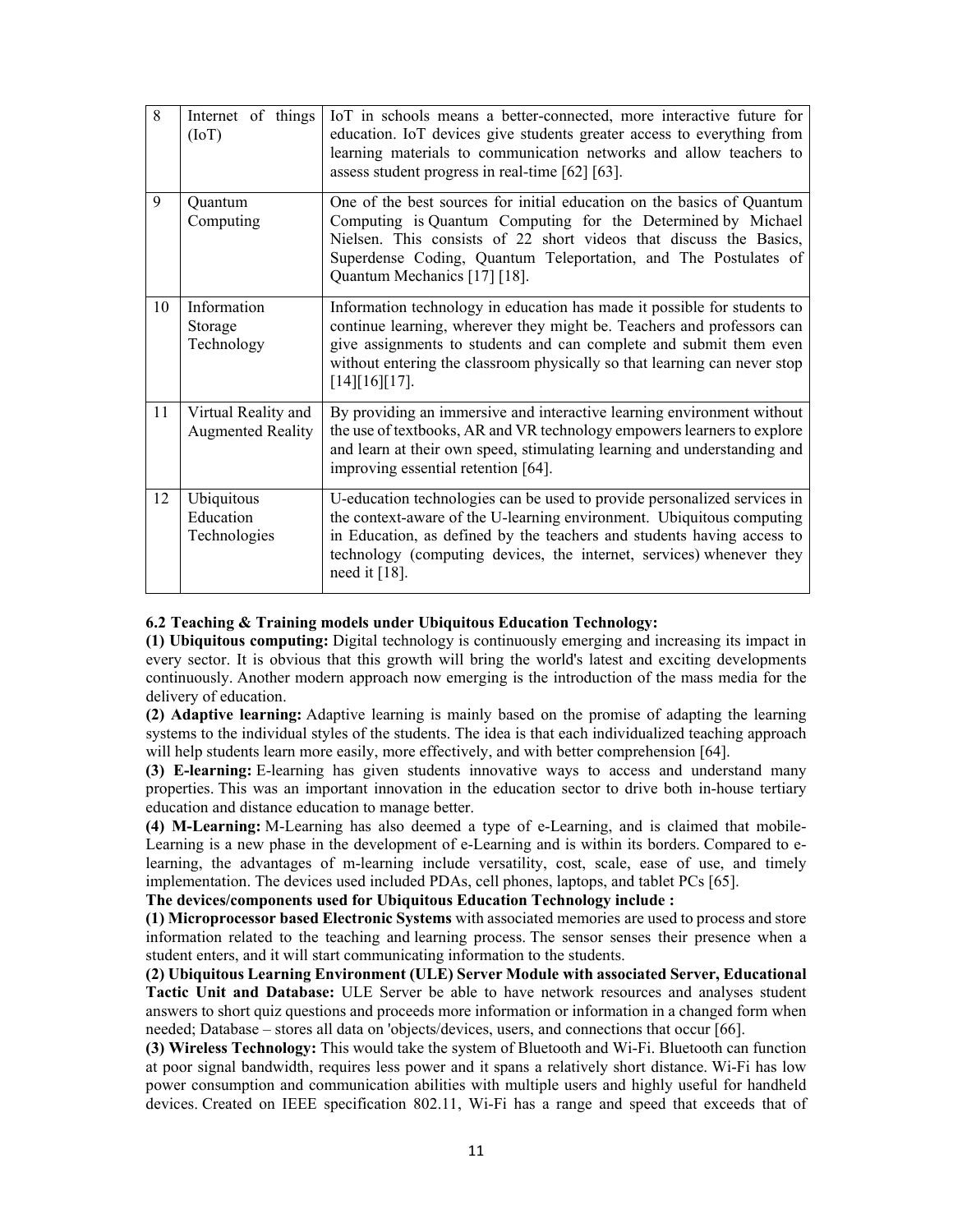Bluetooth. It is well-matched with any access point brand and client hardware created to the Wi-Fi standard.

**(4) Sensors-** Sensors are to be used to monitor any external changes in the signal level and learner's environment. These are mounted in-line with the learning device and are used to identify students' presence in the learning process. The sensors are mainly used to monitor the learner's movement and changes in light intensity to detect changes in the learning environment [67].

# **7. PREDICTIONS & SUGGESTIONS FOR FUTURE OF HIGHER EDUCATION POST COVID-19:**

Based on the above analysis it can be predicted that the education delivery model in higher education level will change post-COVID-19 which may include:

**(1) Blended learning - a reality:** The campus-based classroom teaching is expected to be partially replaced by online classes. In this way, students will be expected to attend classes physically for fewer days and will be able to study at their own pace. It will also allow them to focus more time to assimilate knowledge [30].

**(2) Teaching techniques will be qualitatively different:** All teachers will be trained for using online teaching techniques. It would go a long way to ensure that they are familiar with technology and able to transition seamlessly between online and offline learning methods. Above all, the teachers should feel encouraged inherently to give more effective lectures than ever before.

**(3) The use of Artificial Intelligence (AI) will help personalize the learning experience for Individuals:** Eventually, educators will have to abandon the 'one-size-fits-all' approach that is often practiced in conventional classrooms and use technology to provide a learning environment that is specifically tailored to students learning needs. The integrated approach to learning, in effect, would benefit all types of students because they will have the opportunity to interact with various forms of content, such as video, audio, presentations, thereby, and their ability to personalize learning [38][39].

**(4) The role of teachers will need to be redefined:** With information readily accessible just a click away, the role of the 'knowledge-giver' teacher will slowly change to that of the 'facilitators in the growth of learners and help them become lifelong learners.

**(5) Technology should be used effectively to reduce the time spent by teachers on activities such as paper-setting, assessment, and grading:** This will allow teachers to concentrate fully on teaching and developing courses.

**(6) Interactivity and participation in the physical classroom would have to be incorporated into the online learning systems to keep students engaged:** Physical classrooms provide a high degree of contact with teachers and students. Alternately, educators would have to put many developments into their e-learning models and platforms to add the dimension of interactivity and collaboration [9] [10].

**(7) The concepts of social distancing will have to be incorporated:** If colleges, coaching centers, and other educational institutions open up after COVID-19 challenges, new regulations on social distancing will inevitably change the current models of classroom education. Schools may go working in shifts, classrooms will obey strict sanitization procedures, and social barriers will become the rule for all activities.

It should also be noted that, in the context of social distance, self-isolation, and online studies in the current quarantine era, it is only natural that students face unprecedented levels of anxiety. It may not be easy for them to hang out with their friends, peers, and classmates as they used to, and not be able to spend their energy on sports. All educators should take responsibility for equipping them with appropriate coping mechanisms and help each other to build and strengthen their relationships with supportive adults, including their teachers [11] [12].

# **8. CONCLUSION:**

The COVID-19 has hit the comfort levels of everybody in the world, including the schools and colleges, which usually have a place of real-life of growing children and youths, physical contact/communication, have been stooped. Millions of students around the world continue to study at home using online education technology. It remains a big question on how educators and other stakeholders of the sector, as a whole, can cope with the current online learning-at-home model as a true and acceptable learning model. In India, technical approaches to this problem seem currently limited to leading urban-centric institutes. However, if the lockdown continues, there is a real and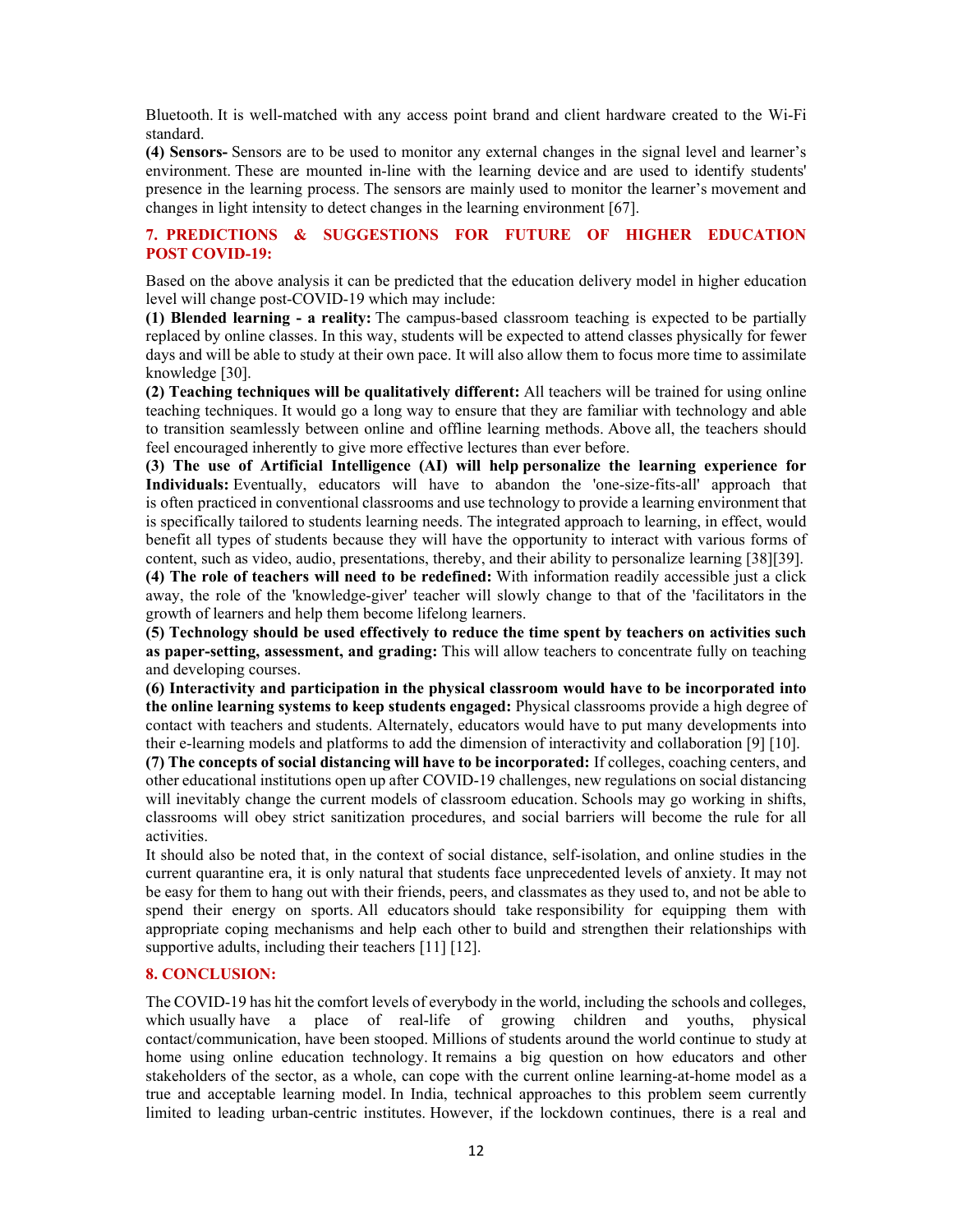urgent need to modernize the technologies that can help Indians learn remotely in the world. So mainly one should understand that predictions may not be a solution every time but one should be ready for everything to accept and to make changes by adopting technology and continuing the education system for the progress in society.

# **REFERENCES:**

- [1] Keerthan Raj, & Aithal, P. S. (May 2020). The Post COVID-19 World: Efforts Needed to Build Back a More Resilient Society. *International Journal of Case Studies in Business, IT, and Education (IJCSBE), 4*(1), 88–93. DOI: http://doi.org/10.5281/zenodo.3783563.
- [2] Gururaj Itagi, & Aithal, P. S. (2020). A Study on the Future of World Leader's Behavior towards Global Health after COVID-19. *International Journal of Case Studies in Business, IT, and Education (IJCSBE) 4*(1), 127–135. DOI: http://doi.org/10.5281/zenodo.3839765.
- [3] Jadhav V. R., Bagul T. D., & Aswale S. R. (2020). COVID-19 era: students' role to look at problems in the education system during lockdown issues in Maharashtra, India. *International Journal of Research and Review, 7*(5), 328–331.
- [4] Amit Kumar Arora, R., & Srinivasan. (2020.). The impact of Pandemic COVID-19 on the Teaching – Learning Process: A Study of Higher Education Teachers. *Prabandhan: Indian journal of management*, *13*(4), 214–222.
- [5] Alqurashi, E. (2018). Predicting student satisfaction and perceived learning with online learning environments. *Journal of Distance Education, 40*(1), 133–148.
- [6] Lone, A. Z. (2017). Impact of online education in India. *IJESC, 7*(7), 13050- 13952.
- [7] http://www.education.ie/en/Schools-Colleges/ Information/Information-Communications Technology-ICT-in-Schools/ Digital-Strategy- for-Schools/ Building-Towards-a-Learning-Society-ANational-Digital-Strategy-for-Schools- Consultative-Paper.pdf. . . Retrieved on 03/07/2020.
- [8] Survey on Impact of COVID-19 on education: https://docs.google.com/ forms/d/e/1FAIpQLSeTCGnwjC7ArrPPpEQ\_\_dqg9L\_lDpY jdJ 0evnvBuOJKkjH25w/viewform?usp=sf\_lin k. Retrieved on 02/07/2020.
- [9] Sprague, D., Maddux, C., Ferdig, R., & Albion, P. (2007). Editorial: Online education: Issues and research questions. *Journal of Technology and Teacher Education, 15*(2), 157–166.
- [10] www.iauaiu.net/pdf/covid19\_and\_he\_resour ces. The impact of COVID-19 on higher education worldwide...... Retrieved on 03/07/2020.
- [11] http://www.educationinsider.net/detail\_news.php?id=1326 .......Retrieved on 03/07/2020.
- [12] Piopiunik, M., Schwerdt, G., Simon, L., & Woessman, L. (2020). Skills, signals, and employability: An experimental investigation. *European Economic Review*, *48* (1), 41–55.
- [13] https://thirdspacelearning.com/blog/history-of-educational-technology Retrieved on 05/07/2020.
- [14] Madhushree L. M., Pradeep M. D., & Aithal, P. S. (2019). Boosting Education through Mobile Technology in India - Study with reference to Generation Z. *International Journal of Applied Engineering and Management Letters (IJAEML)*, *3*(2), 96– 105. DOI: http://doi.org/10.5281/3597588.
- [15] Kavanagh, S., Luxton-Reilly, A., Wuensche, B., & Plimmer, B. (2017). A systematic review of Virtual Reality in education. *Themes in Science and Technology Education*, *10*(2), 85–119.
- [16] Aithal P. S., & Suresh Kumar P. M. (2018). Approaches to Confidence Building as a Primary Objective in Postgraduate Degree Programs. *International Journal of Applied Engineering and Management Letters (IJAEML)*, 2(1), 64–71. DOI: http://dx.doi.org/10.5281/zenodo.1205185.
- [17] Aithal, P. S., & Madhushree, L. M. (2019). Information Communication & Computation Technology (ICCT) as a Strategic Tool for Industry Sectors. *International Journal*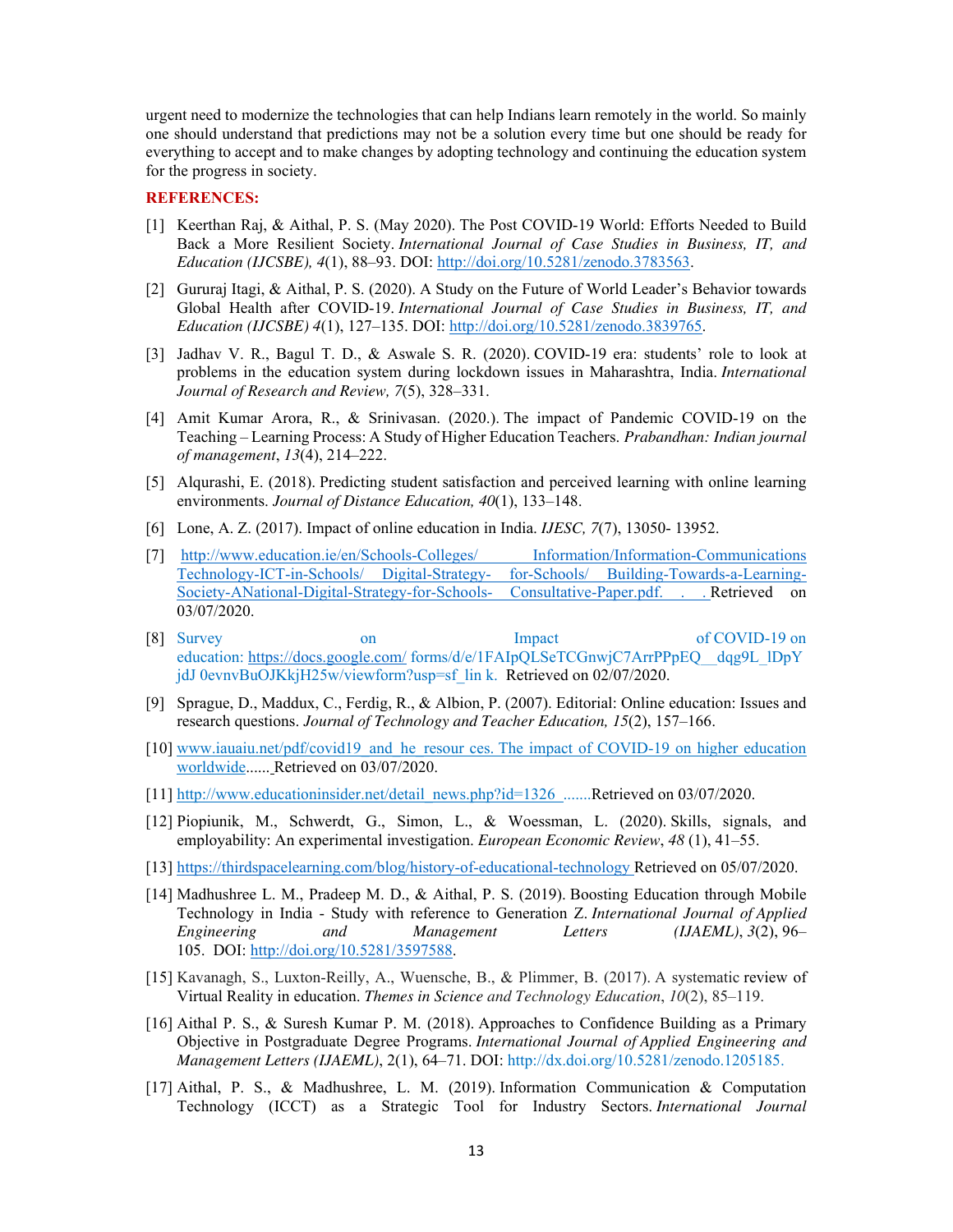*of Applied Engineering and Management Letters (IJAEML)* 3(2), 65– 80. DOI: http://doi.org/10.5281/zenodo.3549423.

- [18] Aithal, P. S., & Shubhrajyotsna Aithal. (2019). Management of ICCT underlying Technologies used for Digital Service Innovation. *International Journal of Management, Technology, and Social Sciences (IJMTS), 4*(2), 110–136. DOI: http://doi.org/10.5281/zenodo.3591139.
- [19] Cruz, F. J. F., & Díaz, M. J. F. (2016). Generation z's teachers and their digital skills. *Comunicar. Media Education Research Journal*, *24*(1), 97–105.
- [20] Clarke, S. (2009). New technologies, common sense and the paradoxical precautionary principle in Evaluating New Technologies. *Springer, 3*(1), 159–173. DOI https://doi.org/10.1007/978-90- 481-2229-5\_11;
- [21] Georgiev, T., Georgieva, E., & Smrikarov, A. (2004). M-Learning a New Stage of e-Learning. *International Conference on Computer Systems and Technologies*, *1*(1), 17–18.
- [22] Gersten, R., & Baker, S. (1998). Real world use of scientific concepts: Integrating situated cognition with explicit instruction. *Exceptional Children, 65*(1), 23–36.
- [23] http://www.gsu.edu/~mstswh/courses/it7000/papers/situated.htm ......... Retrieved on 13/09/2020.
- [24] Jones**,** Marlene, Winne, & Philip H. (1992), Adaptive learning environments: Foundations and frontiers. *Springer-Verlag Berlin Heidelberg, 85*(1), 383-408. Doi: 10.1007/978-3-642-77512-3
- [25] Paramythis, A., & Loidl-Reisinger, S. (2004). Adaptive learning environments and e-learning standards. *Electronic Journal of eLearning, 2*(1), 181-194.
- [26] Barton, L., & Slee, R. (1999). Competition, selection, and inclusive education: Some observations. *International Journal of Inclusive Education, 3*(1), 3-12.
- [27] Weiser, M. (1991). The computer for the twenty-first century. *Scientific American, September, 1*(1), 94–104.
- [28] Weiser, M. (1993). Some computer science issues in ubiquitous computing. *Communications of the ACM, 36*(7), 74–83.
- [29] Barnard, J. (1997). The worldwide Web and Higher Education: Promise of Virtual Universities and On-Line Libraries. *Educational Technologies, 37*(1), 30–35.
- [30] Berge, Z. L. (1999). Interaction in Post-Secondary Web-Based Learning. *Educational Technology, 38*(1)*,* 57- 61.
- [31] Weick, K. (1989). Theory construction as disciplined imagination*. Academy of Management Review, 14*(4), 516-531.
- [32] Warkentin, M., Sayeed, L., and Hightower, R. (1997). Virtual teams versus face-to-face teams: An exploratory study of a Web-based conference system. *Decision Sciences, 28(*4), 975-996.
- [33] Tenkasi, R., & Boland, R. Jr. (1996). Exploring knowledge diversity in knowledge intensive firms: A new role for information systems. *Journal of Organizational Change Management, 9(*1), 79-91.
- [34] English, S., & Yazdani, M. (1999). Computer-Supported Co-Operative Learning in A Virtual University. *Journal of Computer Assisted Learning, 15*(1), 2–13.
- [35] Thomas, G. (1996) Education and Technology in The Third Wave. *Oxford Review of Education, 12*(3), 223-231.
- [36] Hopper, K. (1999) Mastering the Invisible Technologies in Education: Who are the Real Technology Prodigies Among College Teachers. *Educational Technology*, *1*(1), 50-55.
- [37] Khoshnevis, B. (2001) Experimental investigation of contour crafting using ceramic materials. *Rapid Prototyping Journal, 7*(1), 32 – 42.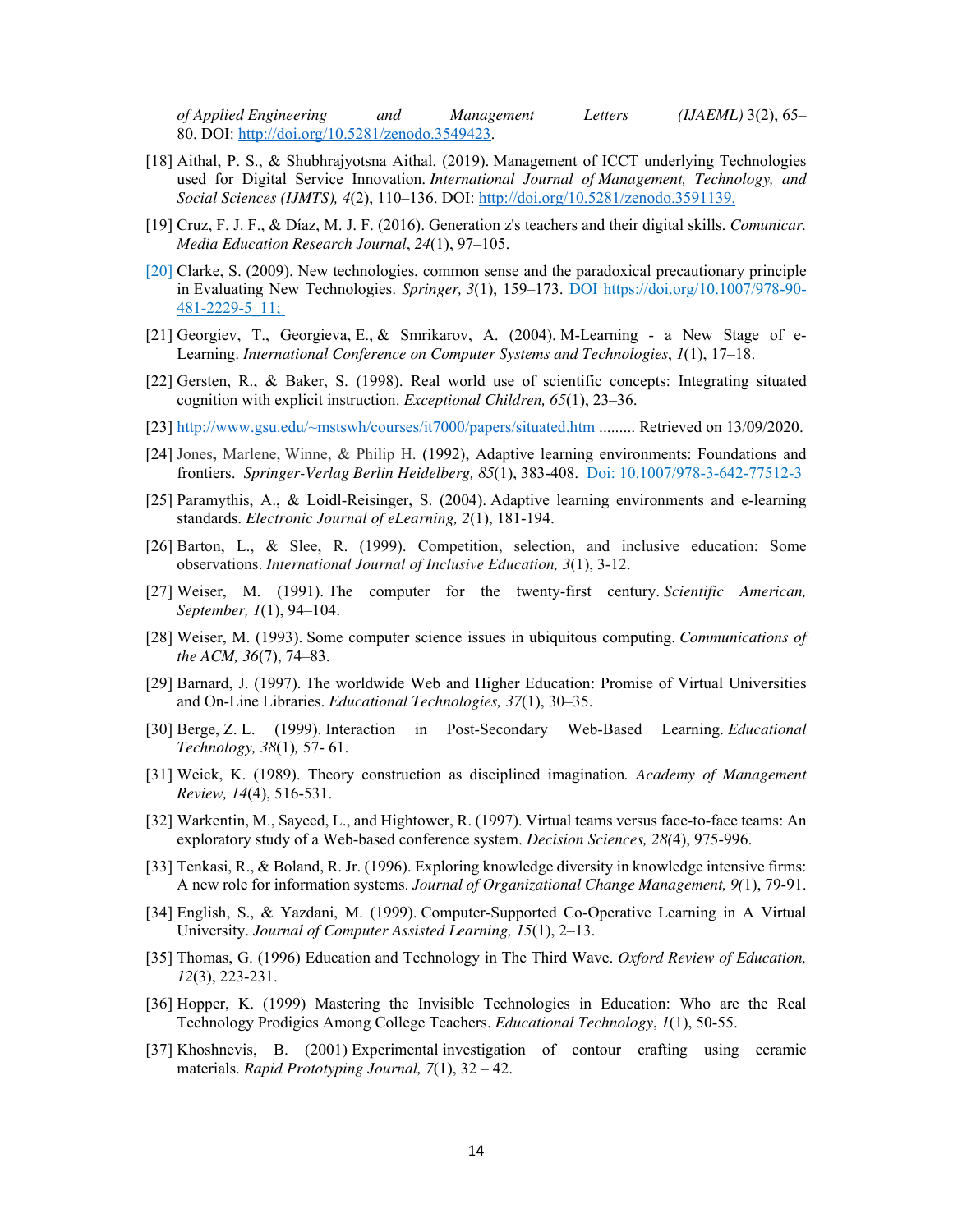- [38] Mellit, A., & Kalogirou, S. A. (2008). Artificial intelligence techniques for photovoltaic applications: A review. *Progress in Energy and Combustion Science*, *34*(5), 574–632. DOI: 10.1016/j.pecs.2008.01.001.
- [39] Kalogirou, S. A. (2003). Artificial intelligence for the modeling and control of combustion processes: a review. *Progress in Energy and Combustion Science, 29*(6), 515–566. DOI: 10.1016/s0360-1285(03)00058–3.
- [40] Cockburn, I., Henderson, R., & Stern, S. (2018). The Impact of Artificial Intelligence on Innovation. *National Bureau of Economic Research*, 1–38. DOI: 10.3386/w24449.
- [41] O'Leary, D. E. (2013). Artificial Intelligence and Big Data*. IEEE Intelligent Systems, 28*(2), 96– 99. DOI: 10.1109/min.2013.39.
- [42] Rupali Kamble, & Deepali Shah. (2018). Applications of Artificial Intelligence in human life. International Journal of Research - Granthaalayah, 6(6), 178-188. https://doi.org/10.5281/zenodo.1302459.
- [43] Jiang, C., Zhang, H., Ren, Y., Han, Z., Chen, K.-C., & Hanzo. L. (2017). Machine learning paradigms for next-generation wireless networks, *IEEE Wireless Communications, 24*(2), 98–105.
- [44] Simeone, O. (2018). A brief introduction to machine learning for engineers. *Foundations and Trends in Signal Processing, 12*(4), 200–431.
- [45] Brynjolfsson, E. and Mitchell, T. (2017). What can machine learning do? Workforce implications, *Science, 358*(6370), 1530–1534.
- [46] Alexander Shkolnik, Michael Levashov, Ian, R., Manchester, & Russ Tedrake. (2010). Bounding on Rough Terrain with the Little Dog Robot. *The International Journal of Robotics Research, 1*(1), 1–24. DOI: 10.1177/0278364910388315.
- [47] Ballantyne, G.H., and Moll, F. (2003). The da vinci telerobotic surgical system: The virtual operative field and telepresence surgery, Surg. *Clin. North America., 86*(6), 1293–1304.
- [48] Huang, K., Yokoi, S., Kajit, K., Kaneko, H., Arai, N., Koyachi, & Tanie, K. (2001). Planning walking patterns for a biped robot. *IEEE Trans. Robot. Automation, 17*(3), 280–289.
- [49] Ifeyinwa Angela Ajah, & Henry Friday Nweke. (2019). Big Data and Business Analytics: Trends, Platforms, Success Factors and Applications. *MDPI, 3(*1), 1–32. Doi: doi:10.3390/bdcc3020032.
- [50] Dorota Jelonek. (2017). Big Data Analytics in the Management of Business. *EDP Sciences, 1*(1), 1–6. DOI: <u>10.1051/matecconf/201712504021</u>
- [51] Xu, X. (2013). Cloud manufacturing: A new paradigm for manufacturing businesses. *Australian Journal of Multi-Disciplinary Engineering*, *9*(2), 105–116.
- [52] Kodandaramaiah Keerthi, G. N. (2015). cloud IoT Based greenhouse Monitoring System|", *Int. Journal of Engineering Research and Applications*, 5(10), 35-41.
- [53] Aithal, P. S., & Priest Pai, T. (2017). Opportunity for Realizing Ideal Computing System using Cloud Computing Model. *International Journal of Case Studies in Business, IT and Education (IJCSBE), 1*(2), 60–71. DOI: http://dx.doi.org/10.5281/zenodo.1094995.
- [54] Holzmann, P., Robert, J., Aqeel Breitenecker, V., Soomro, J. S., & Erich. (2017). User entrepreneur business models in 3D printing. *Journal of Manufacturing Technology Management, 28*(1), 75–94.
- [55] Ze-Xian, L., Yen, T. C., Ray, M. R., Mattia, D., Metcalfe, I. S., & Patterson. D. A. (2016). Perspective on 3D printing of separation membranes and comparison to related unconventional fabrication techniques*. Journal of Membrane Science, 523*(1), 596–613.
- [56] Rajan, V., Sniderman, B., Baum. P. (2016). 3D opportunity for life: Additive manufacturing takes humanitarian action. *Delight Insight, 1*(19), 1–8.